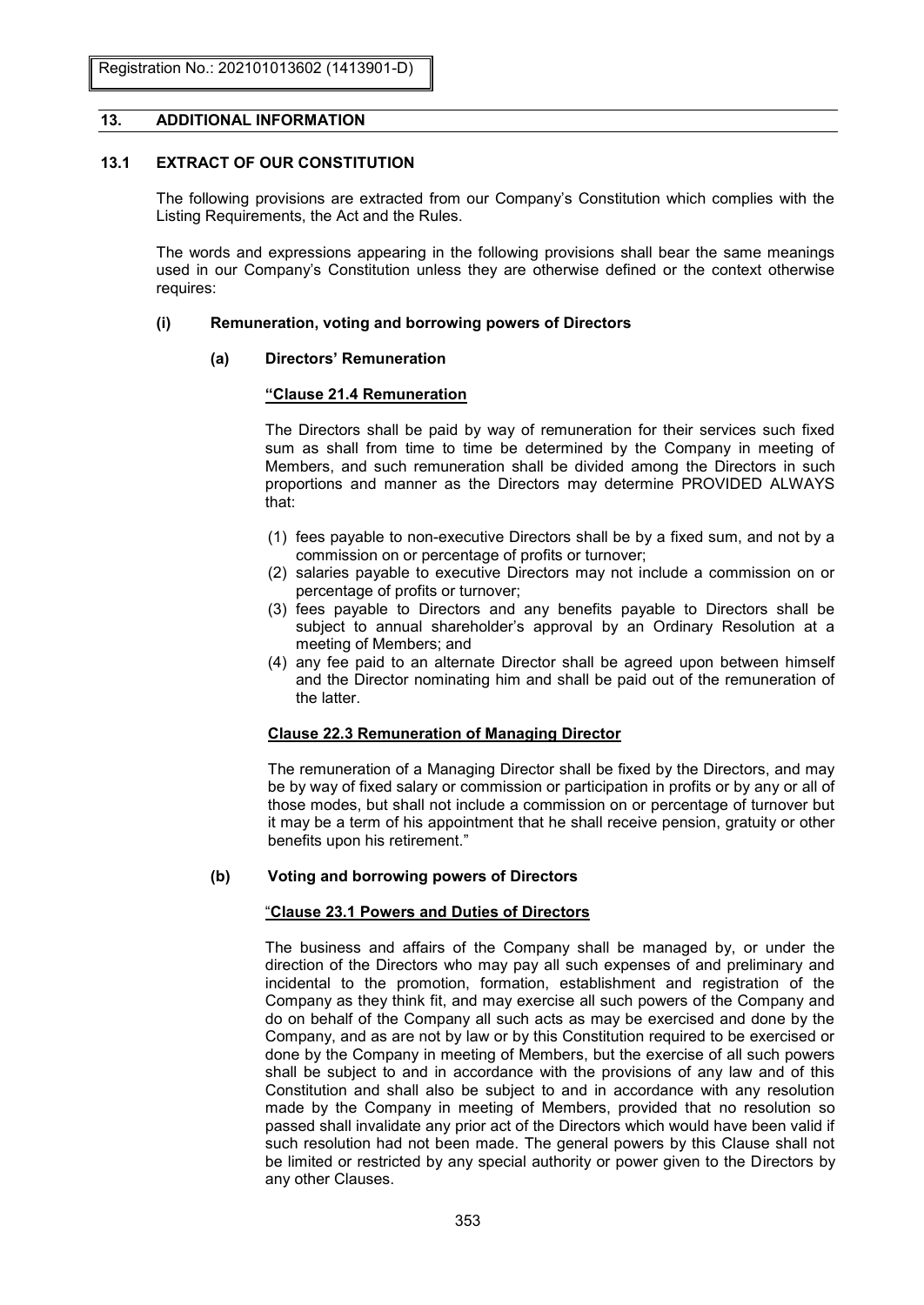#### **Clause 23.2 Directors' Borrowing Powers**

- (1) The Directors may from time to time at their discretion raise or borrow such sums of money as they think proper and may secure the repayment of such sums in such manner and upon such terms and conditions in all respects as they think fit and in particular by the issue of bonds, perpetual or redeemable, debentures or debenture stock or any mortgage or guarantee, charge or security on the undertaking of the whole or any part of the property of the Company (both present and future), including its uncalled capital for the time being and borrow any money or mortgage or charge any of the Company's or the subsidiaries' undertaking, property, or any uncalled capital, or to issue debentures and other securities whether outright or as security for any debt, liability or obligation of any subsidiary, associated or other companies or persons. Provided that the Directors shall not issue any debt securities convertible to ordinary shares without the prior approval of the Company in meeting of members.
- (2) Any debentures, debenture stock, bonds or other securities may be issued with any special privileges as to redemption, surrender, drawings, allotment of Shares, attending and voting at meeting of members of the Company, appointment of Directors and otherwise.
- (3) If the Directors or any of them or any other person shall become personally liable for the payment of any sum primarily due from the Company in its ordinary course of business, the Directors may execute or cause to be executed any mortgage, charge or security over or affecting the whole or any part of the assets of the Company by way of indemnity to secure the Directors or other persons so becoming liable as aforesaid from any loss in respect of such liability.
- (4) The Directors shall cause a proper register to be kept in accordance with Section 362 of the Act of all mortgages and charges specifically affecting the property of the Company and shall duly comply with the requirements of Section 352 of the Act as regards the registration of mortgages and charges therein specified or otherwise.

### **Clause 23.3 Guarantee**

The Directors may exercise all the powers of the Company to guarantee payment of money payable under contract obligations of any subsidiary company or companies with or without securities.

### **Clause 23.6 Power to execute cheques and receipts**

All cheques, promissory notes, drafts, bills of exchange, other negotiable or transferable instruments and all receipts for money paid to the Company, shall be signed, drawn, accepted, endorsed or otherwise executed, as the case may be, in such manners the Directors shall determine by resolution from time to time.

#### **Clause 23.7 Directors' power to appoint attorney of the Company**

The Directors may from time to time by power of attorney under the Seal appoint any corporation, firm or person or body of persons, whether nominated directly or indirectly by the Board to be the attorney/attorneys of the Company for such purposes and with such powers, authorities and discretions (not exceeding those vested in or exercisable by the Directors under this Constitution) and for such period and subject to such conditions as they may think fit and any such power of attorney may contain such provisions for the protection and convenience of persons dealing with any such attorney as the Directors may think fit and may also authorise any such attorney to delegate all or any of the powers, authorities and discretions vested in him.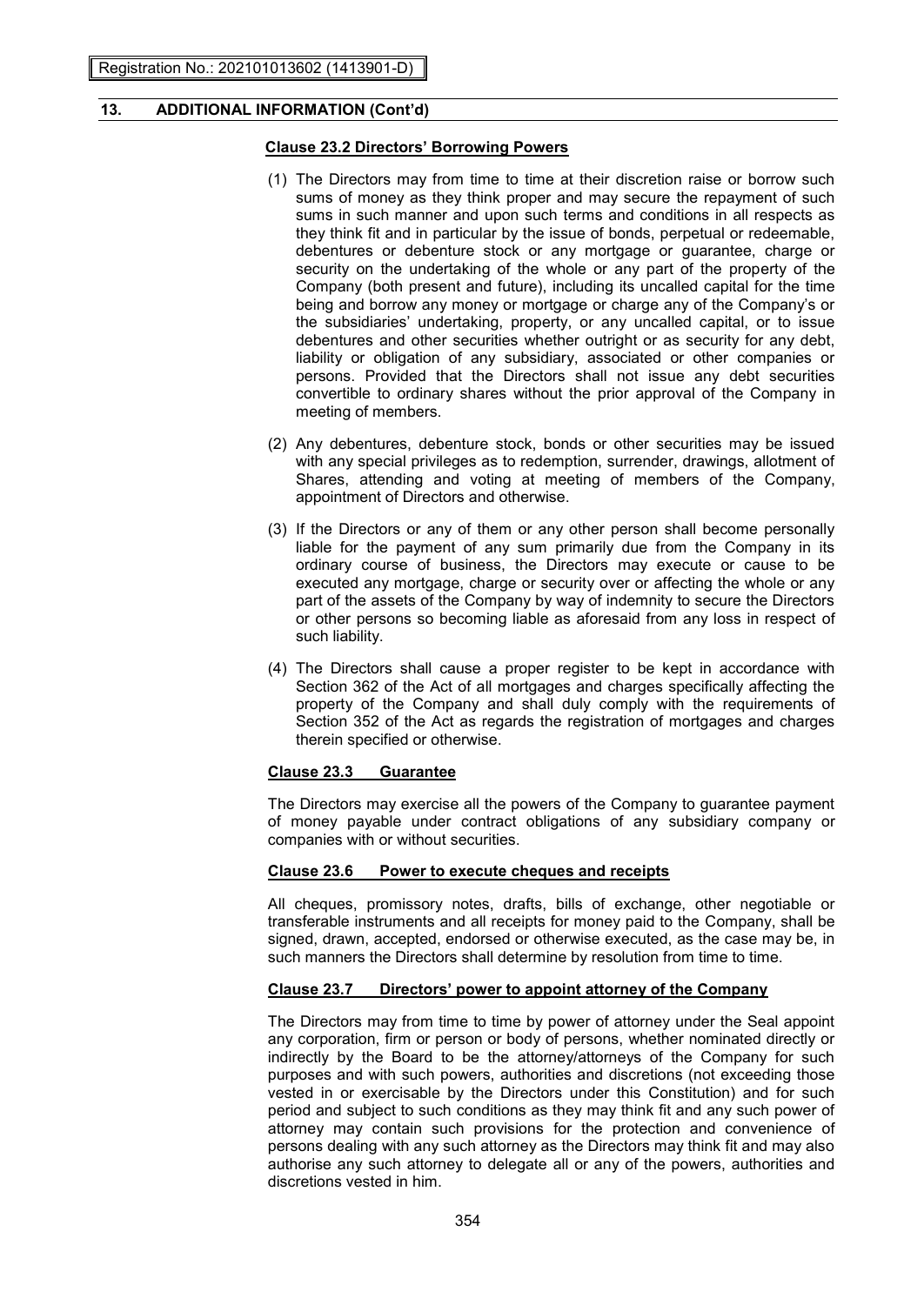#### **Clause 25.1 Directors may establish committees, etc**

The Directors may establish any committees, local boards or agencies, comprising of one (1) or more persons, for managing any of the affairs of the Company, either in Malaysia or elsewhere, and may lay down, vary or annul such rules and regulations as they may think fit for the conduct of the business thereof, and may appoint any person or persons to be the member or members of any such committee or local board, or any managers or agents, and may fix their remuneration, and may delegate to any such committee, local board, manager or agent any of these powers, authorities and discretion vested in the Directors, with power to sub-delegate, and may authorise the members of any such committee or local board, or any of them, to fix any vacancies therein, and to act notwithstanding vacancies, and any such appointment or delegation may be made upon such terms and subject to such conditions as the Directors may think fit and the Directors may remove any person or persons so appointed, and may annul or vary any such delegation, but no person or persons dealing in good faith without notice of any such annulment or variation shall be affected thereby.

The Company may pass a resolution of the committee either by way of a circular resolution or at a meeting of committee.

#### **Clause 24.7 Proceedings of meeting**

A meeting of the Directors for the time being at which a quorum is present shall be competent to exercise all or any of the powers, authorities and discretion by or under this Constitution vested in or exercisable by the Directors generally. Subject to this Constitution, questions arising at any meeting of the Directors shall be decided by a majority of votes of the Directors present and each Director having one (1) vote and determination by a majority of Directors shall for all purposes deemed as a decision from the Board.

#### **Clause 24.8 Chairman's casting vote**

Subject to this Constitution, any question arising at any meeting of Directors shall be decided by a majority of votes and a determination by a majority of Directors shall for all purposes be deemed a decision of the Board. Where at the meeting only two (2) Directors form the quorum and only such quorum is present at the meeting or only two (2) Directors are competent to vote on a question at issue, the chairman of the meeting shall not have a casting vote.

#### **Clause 23.11 Declaration of interest by a director**

A Director who is in any way, whether directly or indirectly, interested in a contract or proposed contract with the Company shall declare the nature of his interest in accordance with the provisions of the Act. Save as by the next following paragraph of this Clause otherwise provided and subject always to the Act and/or Listing Requirements, a Director shall not vote in respect of any contract or proposed contract or arrangement in which he is directly or indirectly interested. The Directors will not be considered as interested in the following circumstances:

- (a) any arrangement for giving to him any security or indemnity in respect of money lent by him or obligations undertaken by him for the benefit of the Company; or
- (b) any arrangement for the giving by the Company of any security to a third party in respect of a debt or obligation of the Company for which he himself has assumed responsibility in whole or in part under a guarantee or indemnity or by the deposit of a security; or
- (c) any contract by him to subscribe for or underwrite share; or debentures of the Company; or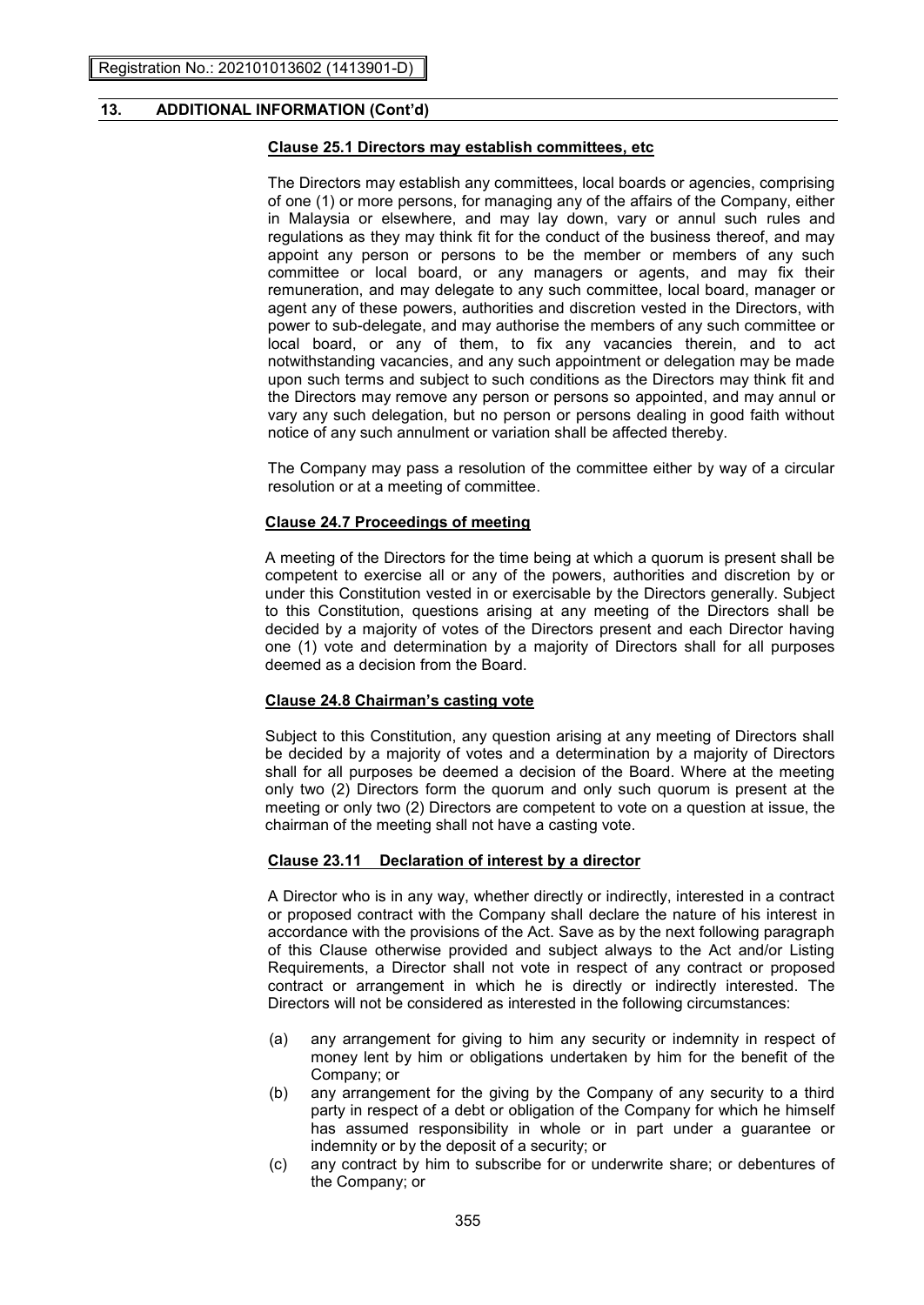(d) any contract or arrangement with any other company in which he is interested only as a director or other officer or creditor of or as a shareholder in or beneficially interested in the Shares of the Company."

#### **(ii) Changes to Share Capital**

#### **Clause 15.1 Company may alter its capital in certain ways**

Subject to the Applicable Laws, the Company may from time to time by Ordinary Resolution:

- (a) consolidate and divide all or any of its share capital into Shares of larger amount than its existing shares;
- (b) subdivide its share capital or any part thereof into shares of smaller amount than is fixed by this Constitution by subdivision of its existing shares or any of them, subject nevertheless to the provisions of the Act and so that as between the resulting shares, one (1) or more of such shares may, by the resolution by which such subdivision is effected, be given any preference or advantage as regards dividends, return of capital, voting or otherwise over the others or any other of such shares;
- (c) cancel Shares which at the date of the passing of the resolution in that behalf have not been taken or agreed to be taken by any person or which have been forfeited and diminish the amount of its share capital by the amount of the shares so cancelled;
- (d) convert all or any of its issued Shares into stock and reconvert that stock into paid up Shares; and
- (e) subject to the provisions of this Constitution and the Act, convert and/or re-classify any class of Shares into any other class of Shares.

#### **Clause 15.2 Power to reduce capital**

The Company may by Special Resolution, reduce its share capital in any manner permitted or authorised under and in compliance with the Applicable Laws.

#### **Clause 15.3 Purchase of own Shares**

Subject to the provisions of the Act and/or the Applicable Laws, the Company may, with the sanction of an Ordinary Resolution of the Members in meeting of Members, purchase its own Shares and make payment in respect of the purchase and/or give financial assistance to any person for the purpose of purchasing its own Shares on such date(s), terms and manner as may be determined from time to time by the Directors. Any Shares in the Company so purchased by the Company shall be dealt with in accordance with the Act and/or the Applicable Laws. The provision of Clauses 15.1 and 15.2 hereof shall not affect the power of the Company to cancel any Shares or reduce its share capital pursuant to any exercise of the Company's power under this Clause.

#### **Clause 16.1 Increase of share capital**

The Company may from time to time, whether all the Shares for the time being issued shall have been fully called up or not, by Ordinary Resolution increase its share capital by the creation of new Shares, such new capital to be of such amount and to be divided into Shares of such respective amounts and (subject to any special rights for the time being attached to any existing class of shares) to carry such preferential, deferred or other special rights (if any) or to be subject to such conditions or restrictions (if any), in regard to dividend, return of capital, voting or otherwise, as the Company by the resolution authorising such increase may direct.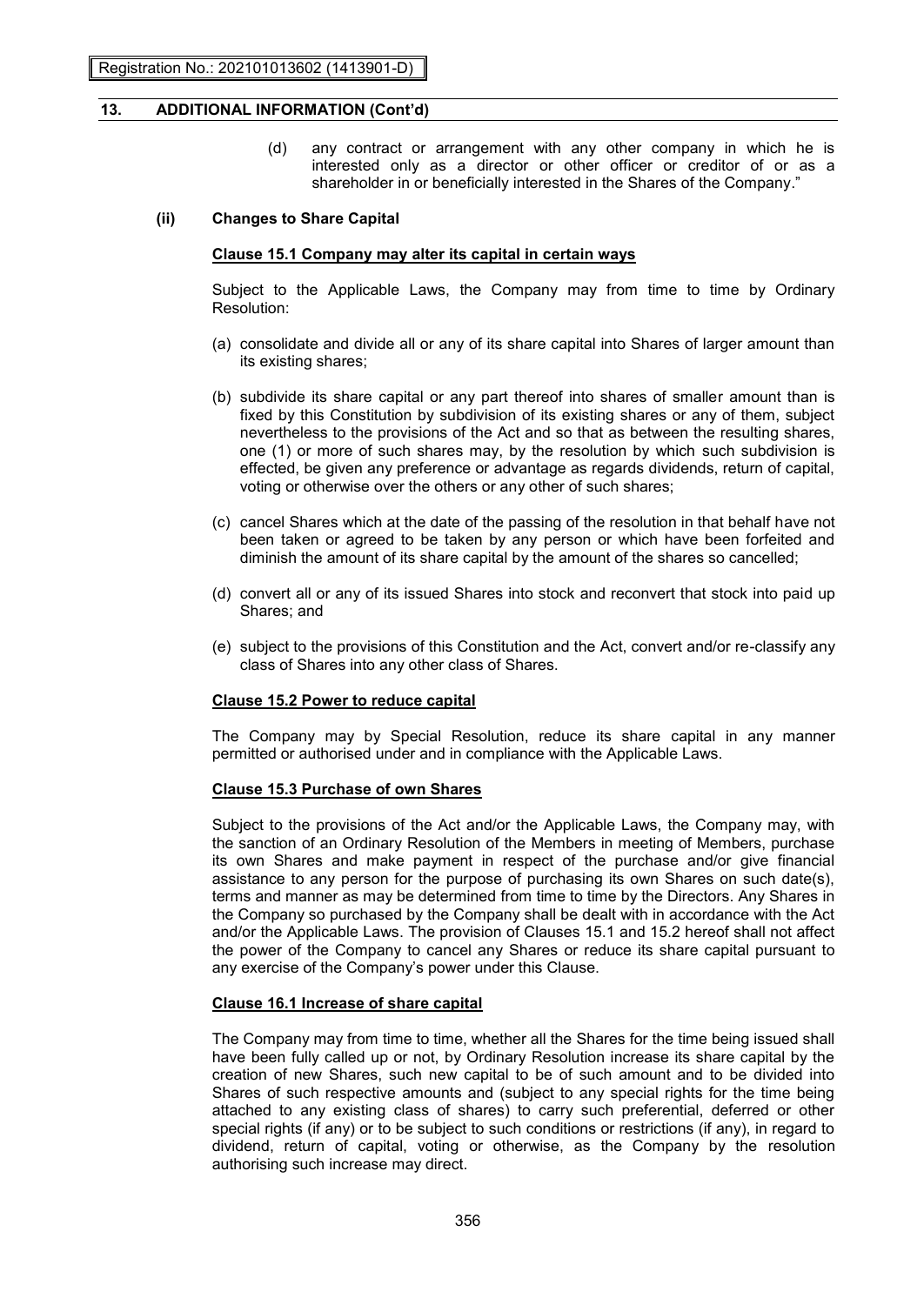### **Clause 17 Variation of Rights**

If at any time the share capital is divided into different classes of Shares, the rights attached to any class (unless otherwise provided by the terms of issue of the Shares of that class) may, whether or not the Company is being wound up, be varied or abrogated with the consent in writing of the holders of seventy-five per centum (75%) of the issued shares of that class or with the sanction of a Special Resolution passed at a separate meeting of the holders of the Shares of that class. To every such separate meeting the provisions of this Constitution relating to meeting of Members shall mutatis mutandis apply so that the necessary quorum shall be two (2) Members at least holding or represented by proxy at least one-third (1/3) of the issued shares of the class and that any holder of Shares of the class present in person or by proxy may demand a poll. To every such Special Resolution the provisions of Section 292 of the Act shall apply with such adaptations as are necessary."

### **(iii) Transfer of securities**

### "**Clause 11.2 Transfer of Securities**

The transfer of any Deposited Security shall be by way of book entry by the Central Depository in accordance with the Rules and, notwithstanding Sections 105, 106 or 110 of the Act, but subject to Section 148(2) of the Act and any exemption that may be made from compliance with Section  $148(1)$  of the Act, the Company shall be precluded from registering and effecting any transfer of Deposited Securities."

#### **(iv) Rights, preferences and restrictions attached to each class of securities relating to voting, dividend, liquidation and any special rights**

As at the date of this Prospectus, we only have one (1) class of shares, being ordinary shares, all of which rank equally with each other. There are no special rights attached to our Shares. Please refer to Section 4.1 of this Prospectus for a summary of the rights of our shareholders relating to voting, dividend and liquidation in respect of our Shares.

## **13.2 SHARE CAPITAL**

- (i) None of our Group's capital is under any option or agreed conditionally or unconditionally to be put under any option as at the date of this Prospectus.
- (ii) No person has been or is entitled to be given an option to subscribe for any share, stock, debenture or other security of our Group, except for the Pink Form Allocation.
- (iii) There is no scheme involving our employees in the capital of our Group, except for the Pink Form Allocation.
- (iv) Save as disclosed in Sections 4.1.1, 6.1.3, 6.2.1 and 6.2.2 of this Prospectus, no shares, outstanding warrants, options, convertible securities or uncalled capital of our Group have been or are proposed to be issued as fully or partly paid-up, in cash or otherwise than in cash, within the three (3) years preceding the date of this Prospectus.
- (v) As at the date of this Prospectus, our Group does not have any outstanding convertible debt securities, options, warrants or uncalled capital.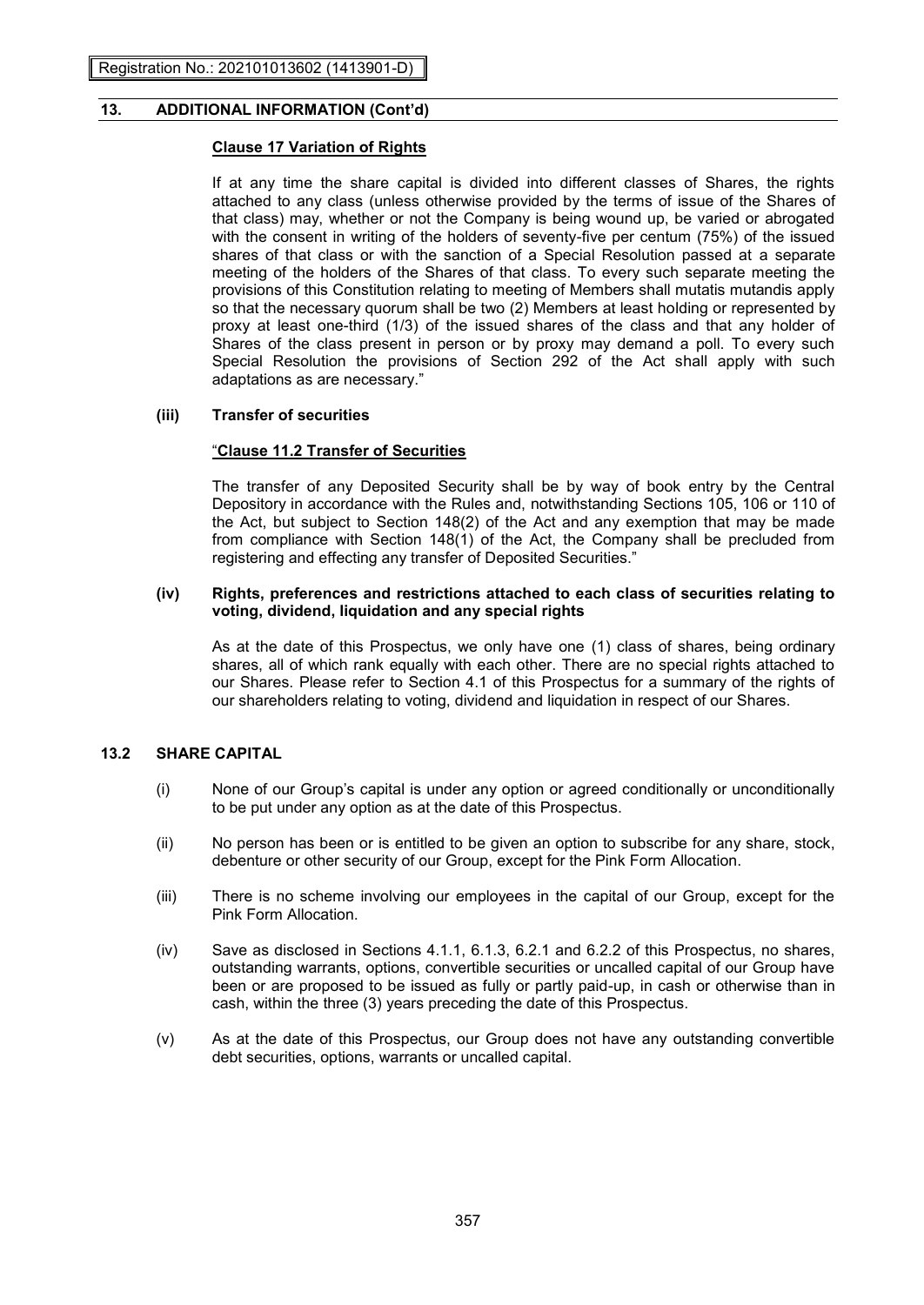## **13.3 LIMITATION ON THE RIGHT TO OWN SECURITIES**

Save for the clauses below which have been reproduced below from our Company's Constitution, there is no limitation on the right to own securities including limitation on the right of non-residents or foreign shareholders to hold or exercise their voting rights on our Shares:

### **"Clause 18.7(c) Record of Depositors**

Subject to the Securities Industry (Central Depositories) (Foreign Ownership) Regulations 1996 (where applicable) and notwithstanding any provision in the Act, a Depositor shall not be regarded as a Member entitled to attend any meeting of Members and to speak and vote thereat unless his name appears in the General Meeting Record of Depositors.

#### **Clause 20.7 Members in default**

No Member shall be entitled to be present or to vote at any meeting of Members or to exercise any privilege as a Member nor be counted as one of the quorums unless all calls or other sums immediately payable by him in respect of Shares in the Company have been paid."

## **13.4 PUBLIC TAKE-OVERS**

None of the following has occurred during the last financial year and up to the LPD:

- (i) public take-over offers by third parties in respect of our Group's shares; and
- (ii) public take-over offers by us in respect of other company's shares.

## **13.5 EXCHANGE CONTROLS**

Our Group has not established any other place of business outside of Malaysia and is not subject to governmental laws, decrees, regulations or other legislations that may affect the repatriation of capital and remittance of profits by or to our Group.

## **13.6 MATERIAL LITIGATION, CLAIMS AND ARBITRATION**

As at the LPD, we are not engaged in any material litigation, claims and/or arbitration, either as plaintiff or defendant, which has a material effect on our financial position, and our Directors confirm that there are no proceedings pending or threatened, or of any fact likely to give rise to any proceedings, which might materially and adversely affect our financial position or business.

## **13.7 MATERIAL CONTRACTS**

Save as disclosed below, we have not entered into any contracts which are material (not being contracts entered into in the ordinary course of business) within the period covered by the historical financial information as disclosed in this Prospectus up to the date of this Prospectus:

- (i) the Shares Sale Agreement dated 26 August 2021 entered between the shareholders of UFI, namely Liew Sen Hoi, Lim Show Ching, Marcus Liew, Ryan Liew, Roy Liew, and Ray Liew (collectively, as vendors) and Unique Fire (as purchaser) in relation to the Acquisition of UFI. Please refer to Section 4.1.1(a) of this Prospectus for further details;
- (ii) the Shares Sale Agreement dated 26 August 2021 entered between the shareholders of UDI, namely Liew Sen Hoi, Marcus Liew, Ryan Liew, Roy Liew, and Ray Liew (collectively, as vendors) and Unique Fire (as purchaser) in relation to the Acquisition of UDI. Please refer to Section 4.1.1(b) of this Prospectus for further details; and